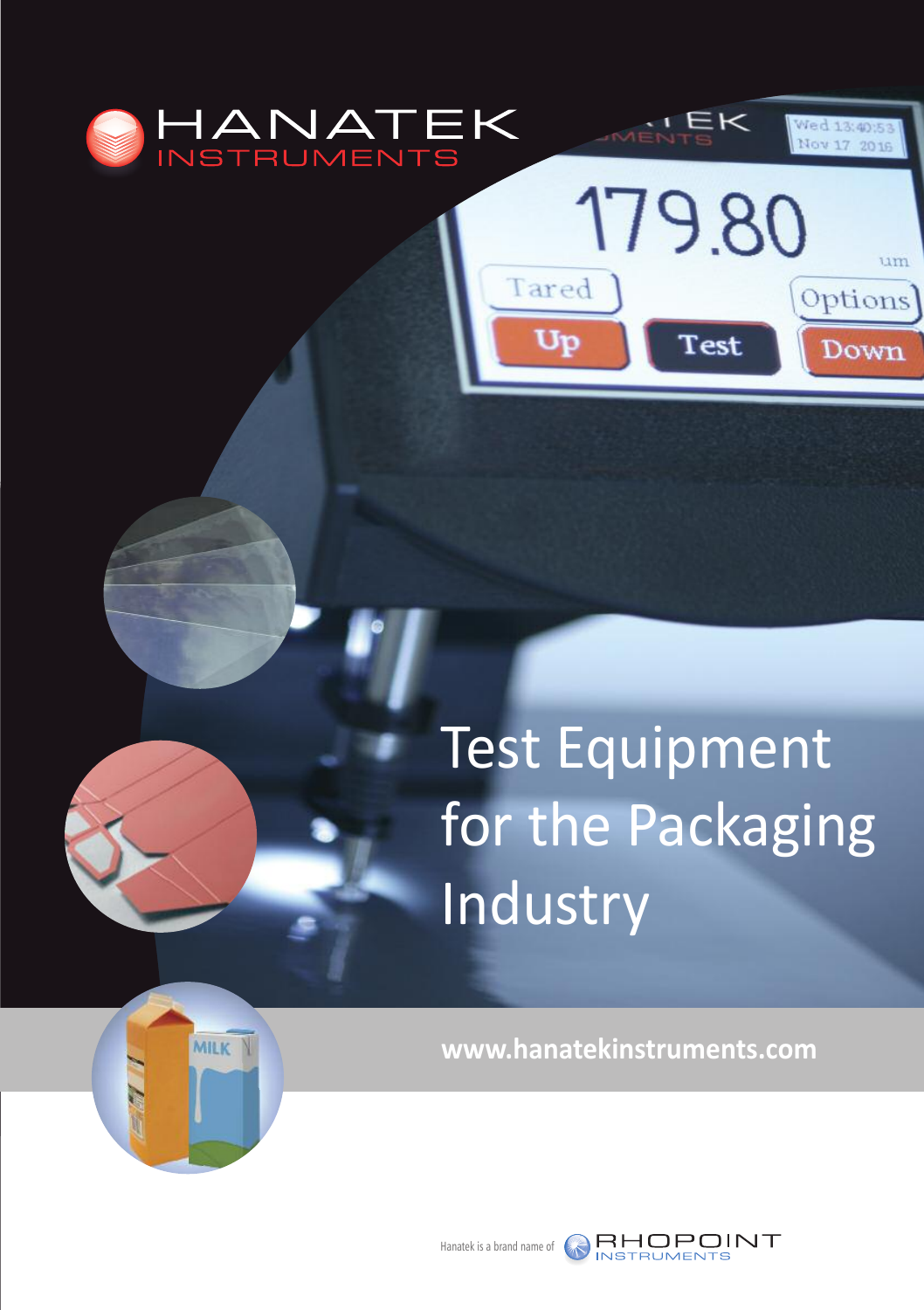#### **Precision Thickness Gauges**



- Meets the international standards for testing film, paper, board, textile, tissue and many more
- Repeatability of better than 0.4 µm
- Choice of 0.1 or 0.01 µm resolution
- User programmable number of readings, dwell time and down speed
- Variable contact area and contact pressure
- Metric or imperial units
- Easy to use touch screen / integrated software
- Optional date / time stamped results printer

#### **NEW Novo-Haze TX Transmission Hazemeter**

- Measure total transmission and haze
- Measure to ASTM D1003 (CIE C)
- Suitable for plastic films and other transparent materials
- Ideal for any laboratory or QA environment





**For detailed product information and demonstration videos of all our Hanatek products visit**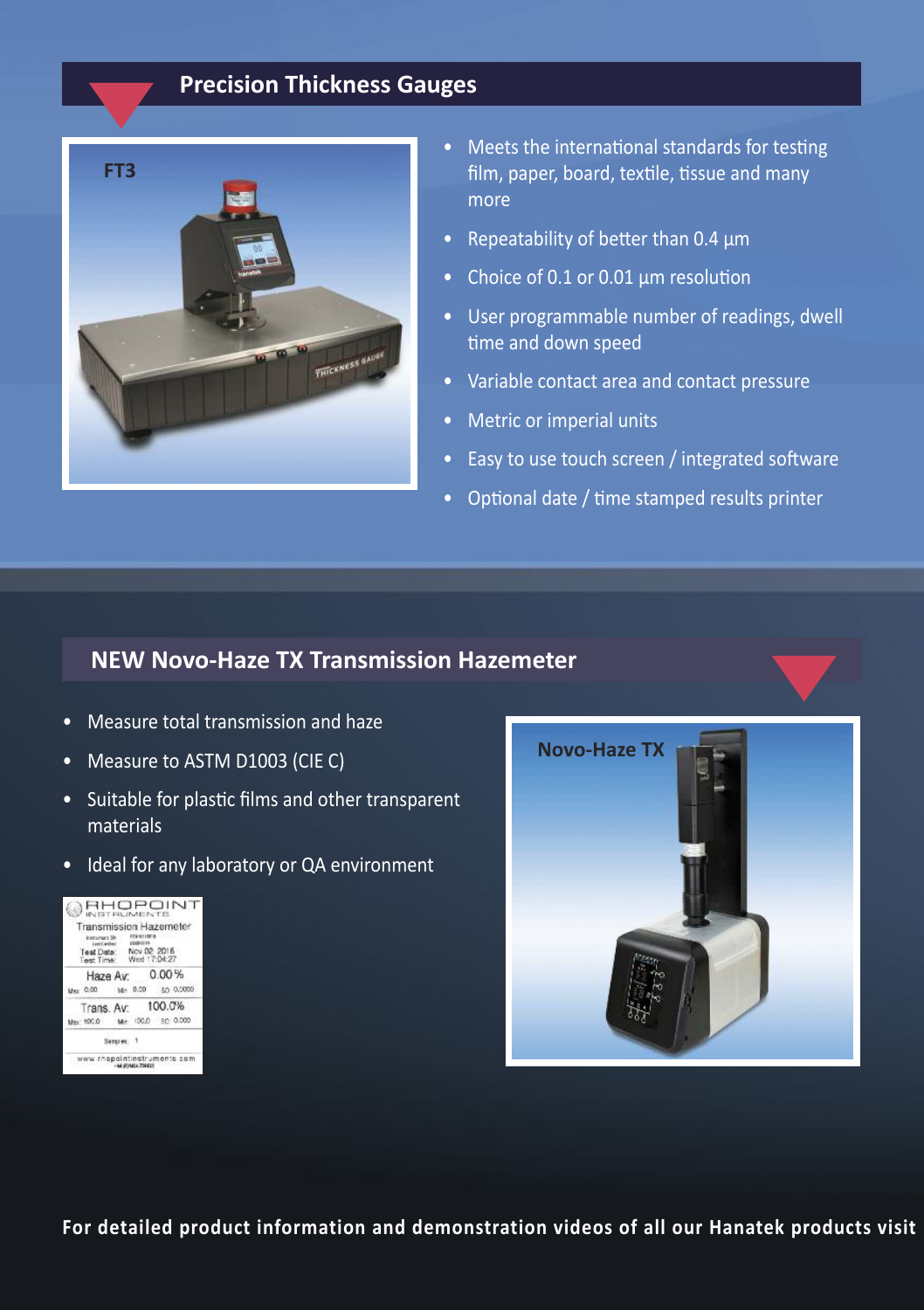#### **Compact Friction Tester**

- Measure static and dynamic friction of a variety of surfaces
- Suitable for production / laboratory environments
- Automated sled lowering and placement for more repeatable testing
- Profile graph displayed in real time, static and dynamic COF figures given at the end of the test
- Easy to use touch screen / integrated software
- Optional date / time stamped results printer



#### **Advanced Friction Tester**



|

- Measure static and dynamic friction of a variety of surfaces
- Automated sled lowering and placement for more repeatable testing
- Profile graph displayed in real time, static and dynamic COF figures given at the end of the test
- Pre-loaded with ASTM/TAPPI/ISO methods with the ability to create bespoke tests
- Optional attachments provide the facility to conduct peel tests, tear tests and blocking tests
- Detachable heated bed provides testing up to  $110 °C$

## **[www.hanatekinstruments.com](http://www.hanatekinstruments.com/)**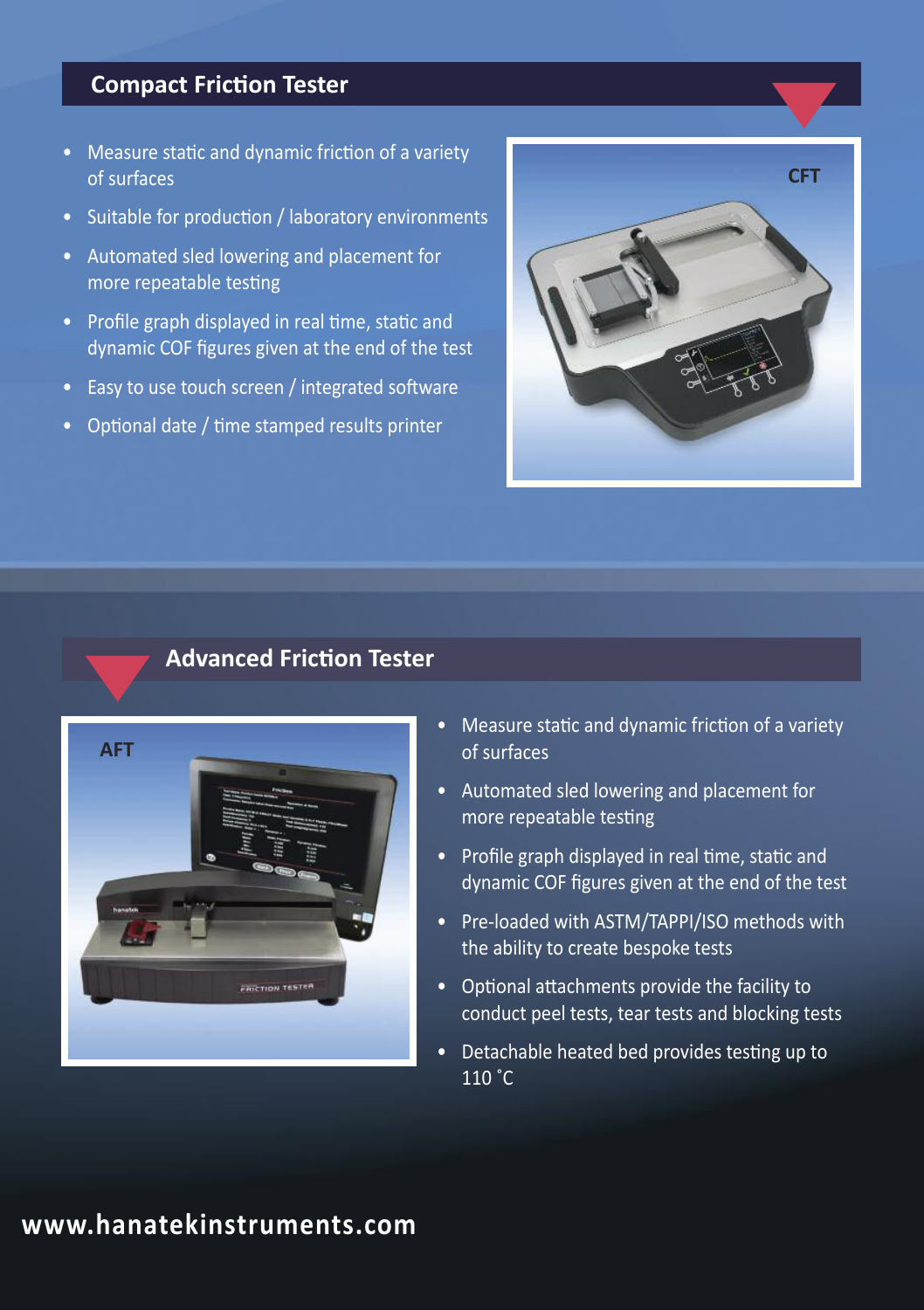#### **Crease & Board Stiffness Tester**

- Simple and accurate measurement of board stiffness and crease recovery
- Measure crease resistance at 90˚
- Measure board stiffness at 90˚
- Automatic calculation of crease to stiffness ratio
- Optional attachment for rounded corner packaging



#### **Carton Force Analyser**



- Measure the forces that limit the running speed of folding box board packaging
- Measure carton opening force and carton erection force
- The instrument allows individual creases to be analysed identifying problem areas in packaging design or manufacture
- Touch screen operation for quick and easy use
- Variable sample length, rotation speed & crease angle
- Interactive help routines ensure little training is required to operate the device
- Pre-loaded with ASTM/TAPPI/ISO methods with the ability to create bespoke tests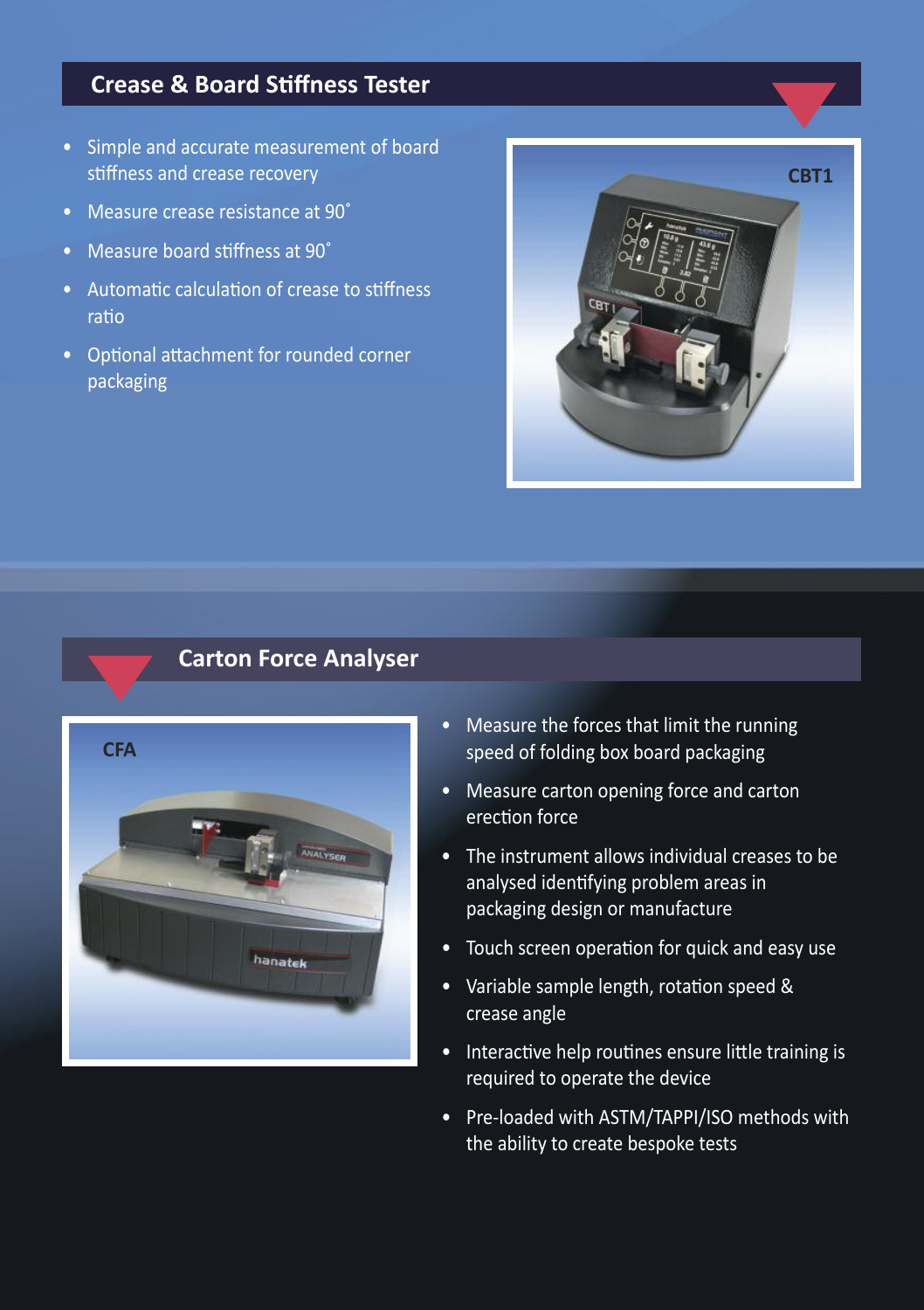#### **Carton Crease Proofer**

- Produce production quality crease samples (width and depth) without committing valuable machine time
- Supplied with commercially produced rules and dies which are identical to those used on a full sized cut and crease machine



#### **Rub Resistance Tester**



- Test the durability of inks and coatings on printed material
- Fully automated touch screen operation
- Choice of weights according to the severity of the test
- Additional attachment for testing scratch and scuff resistance of printed material
- Additional attachment for testing printed material for solvent resistance
- Programmable test cycles allow tests be to performed unsupervised
- Optional date / time stamped results printer



# **www.hanatekinstruments.com**